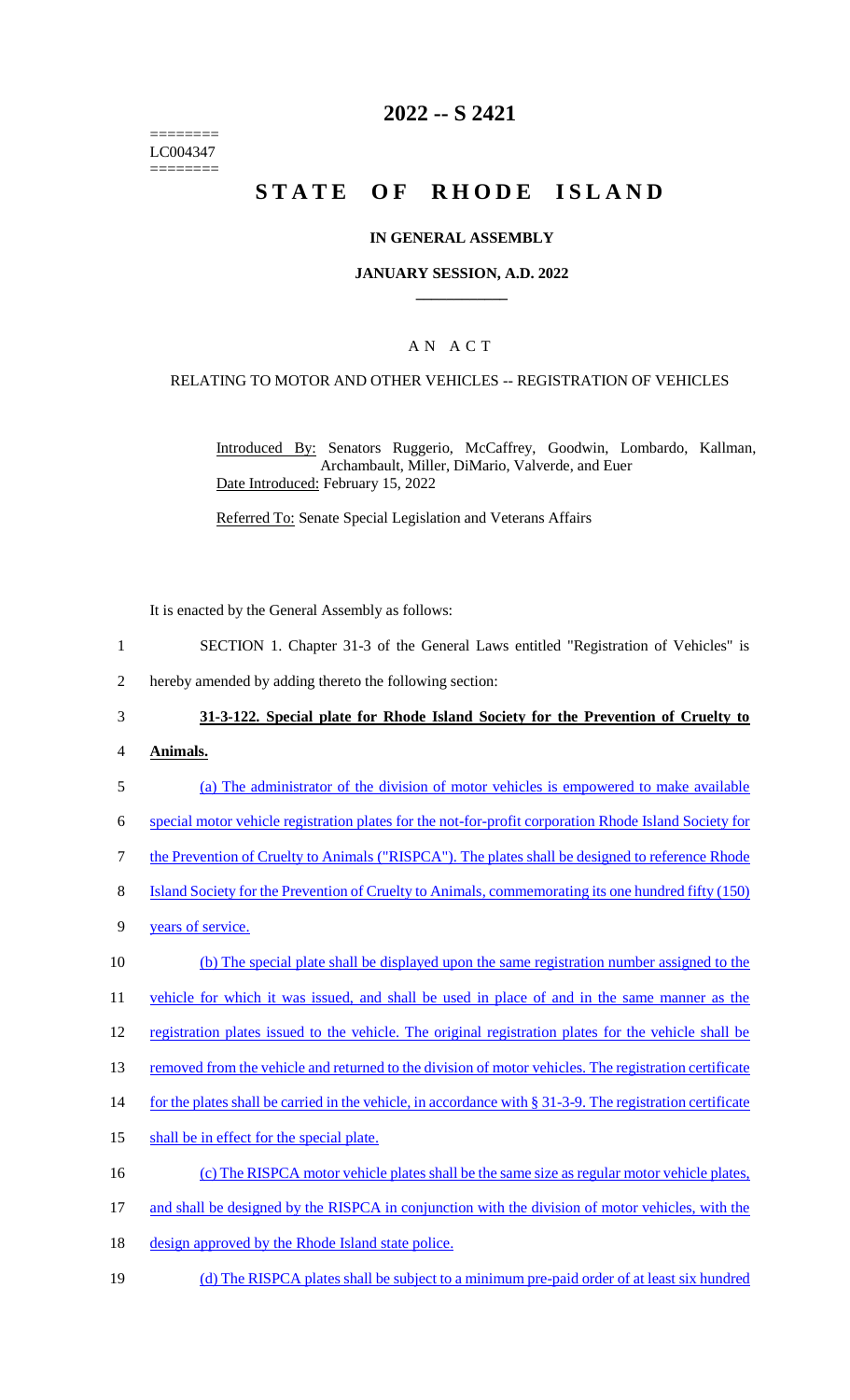| $\mathbf{1}$   | (600) sets of plates per plate type (i.e. passenger, commercial, etc.). The RISPCA plates shall not |
|----------------|-----------------------------------------------------------------------------------------------------|
| $\mathfrak{2}$ | be issued unless the minimum order(s) requirements are met. The initial order will be handled by    |
| 3              | the RISPCA, and shall not be submitted to the division of motor vehicles for production until the   |
| $\overline{4}$ | minimum order(s) have been met and the proper paperwork submitted to the division.                  |
| 5              | (e) The administrator of the division of motor vehicles shall develop pre-payment                   |
| 6              | procedures, and any other procedures deemed necessary to carry out the purposes of this section.    |
| $\tau$         | (f) In addition to the regular prescribed motor vehicle registration fee, the RISPCA plates         |
| $\,8\,$        | shall be subject to a forty-dollar (\$40.00) issuance surcharge.                                    |
| 9              | $(g)$ The forty-dollar (\$40.00) issuance surcharge shall be allocated as follows:                  |
| 10             | <u>Twenty dollars (\$20.00) shall be allocated to the general fund and the remaining twenty</u>     |
| 11             | dollars (\$20.00) shall be distributed annually to the RISPCA to assist in the furtherance of its   |
| 12             | programs in the state of Rhode Island.                                                              |
| 13             | $(h)$ A ten dollar (\$10.00) surcharge for subsequent registration renewals shall be allocated      |
| 14             | to the RISPCA.                                                                                      |
| 15             | (i) In consideration of the receipt of funds from the registration of RISPCA plates, the            |
| 16             | foundation must use any Rhode Island sourced funds in, and for the benefit of, Rhode Island-based   |
| 17             | charitable organizations.                                                                           |
| 18             | (j) The RISPCA will be required to submit an annual accounting report before such monies            |
| 19             | are distributed.                                                                                    |
| 20             | (k) There shall be no refunds for early cancellation of RISPCA plates.                              |
| 21             | SECTION 2. This act shall take effect six (6) months after passage.                                 |

========

LC004347 ========